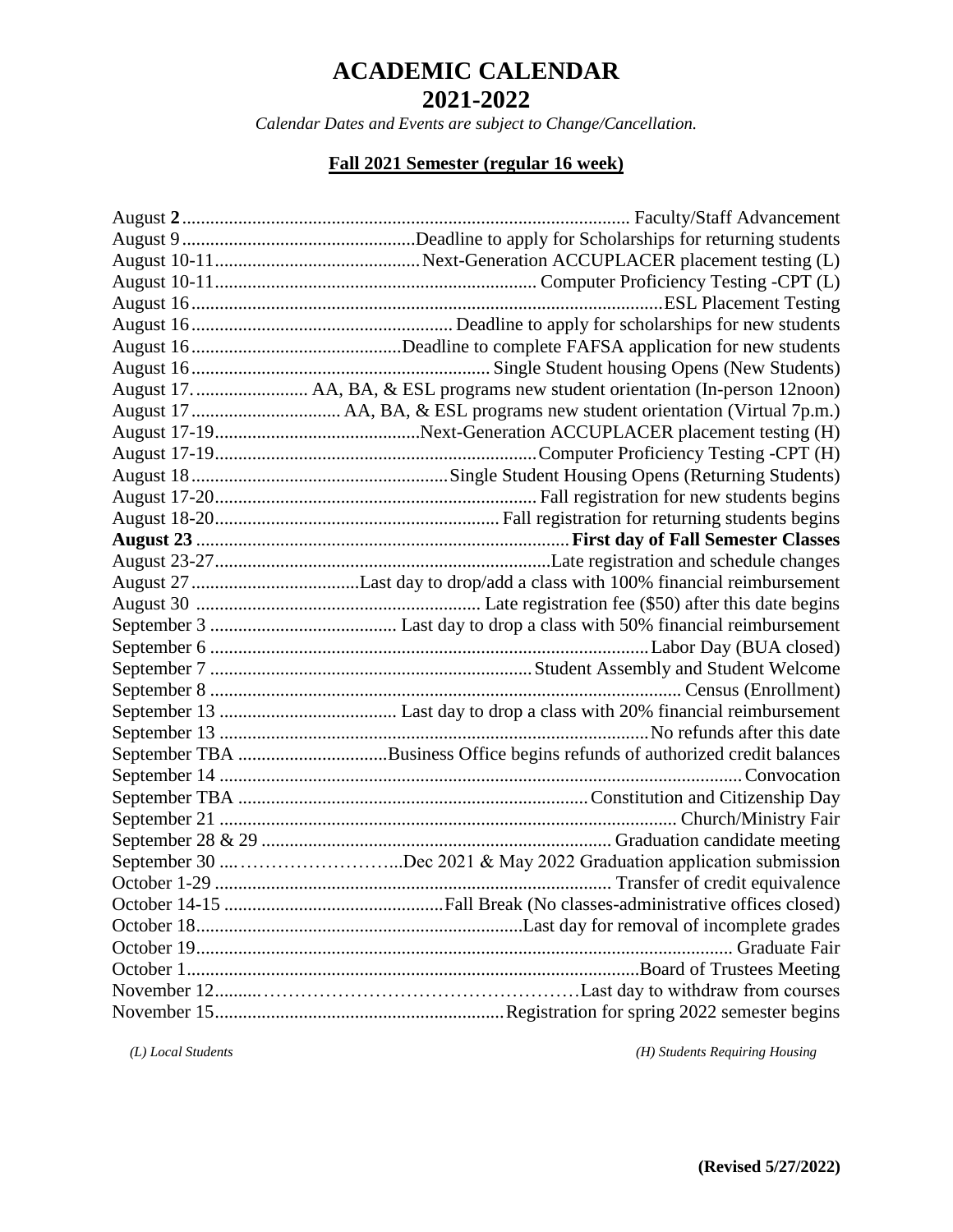*Calendar Dates and Events are subject to Change/Cancellation.*

# **General J-Flex, January 2022 (January 6 - 14)**

*Check specific schedule with your class syllabus*

#### **Spring 2022 Semester (regular 16 weeks)**

 *(L) Local Students (H) Students Requiring Housing*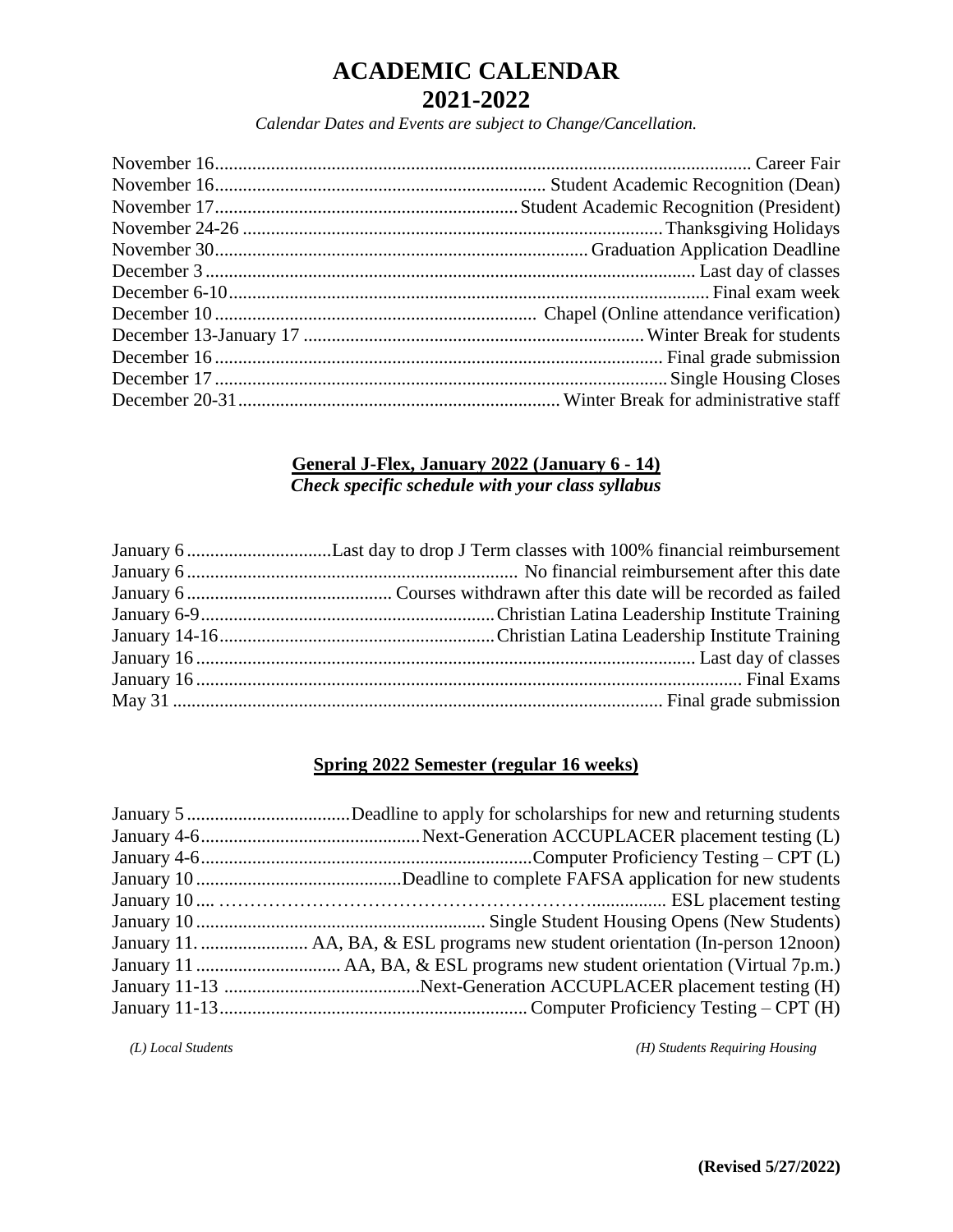*Calendar Dates and Events are subject to Change/Cancellation.*